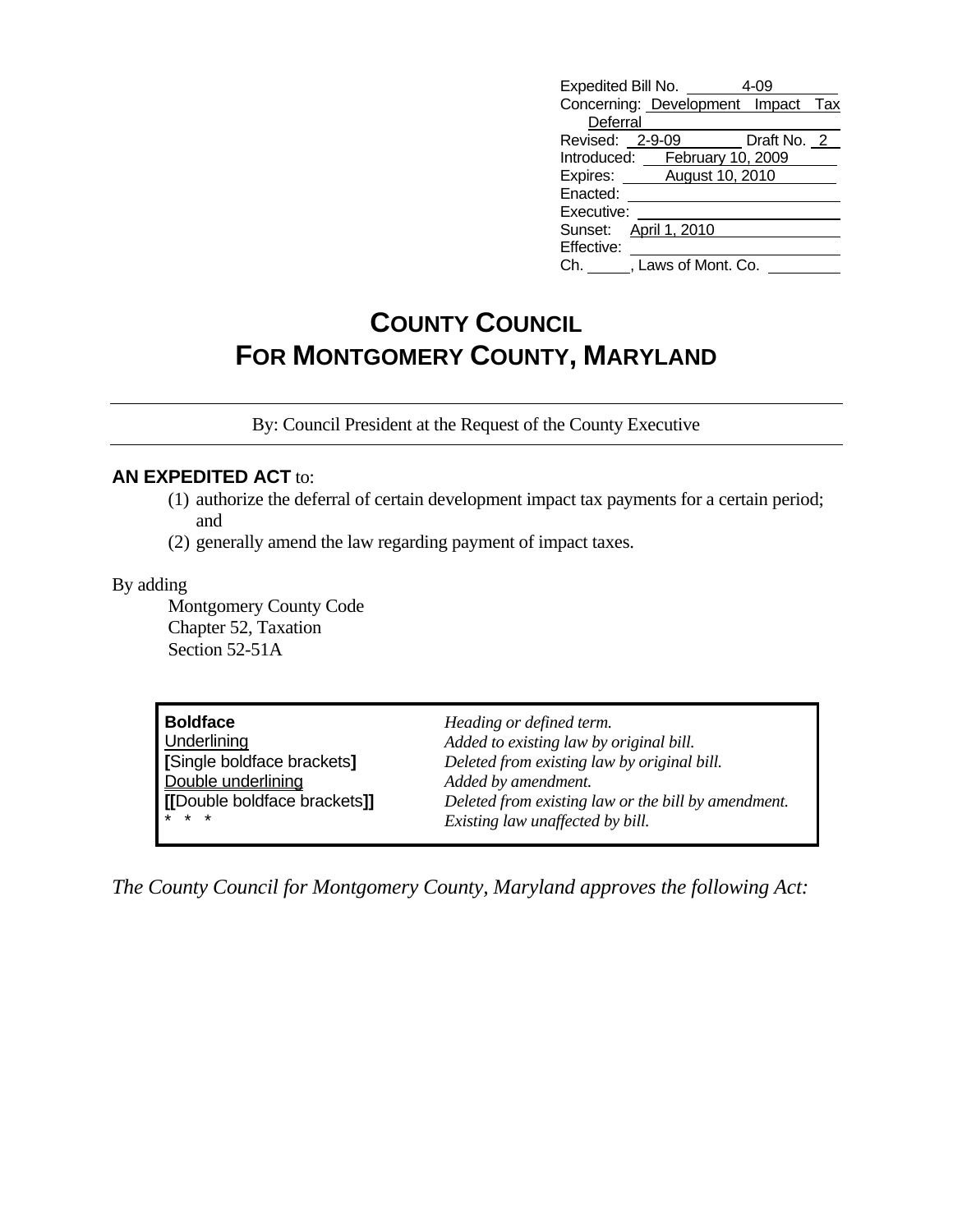| 1              |            |            | Sec. 1. Section 52-51A is added as follows:                                |
|----------------|------------|------------|----------------------------------------------------------------------------|
| $\overline{2}$ |            |            | 52-51A. Deferral of payments.                                              |
| 3              | (a)        |            | <i>Definitions.</i> In this Section, the following words have the meanings |
| 4              |            | indicated: |                                                                            |
| 5              |            | (1)        | <b>Department means the Department of Permitting Services.</b>             |
| 6              |            | (2)        | <i>Director</i> means the Director of the Department of Permitting         |
| 7              |            |            | Services.                                                                  |
| 8              |            | (3)        | <i>Impact tax or tax means the Taxes imposed under this Article and</i>    |
| 9              |            |            | Article XII.                                                               |
| 10             |            | (4)        | <u>Owner means a person who has a legal record title interest in real</u>  |
| 11             |            |            | property, including a creditor with a recorded lien on the                 |
| 12             |            |            | property, on which taxable development is proposed.                        |
| 13             | <u>(b)</u> |            | <u>Authorization to defer. An owner may defer payment of all impact</u>    |
| 14             |            |            | tax due, if the requirements of this Section are met, for 12 months        |
| 15             |            |            | <u>after a building permit is issued.</u>                                  |
| 16             | (c)        |            | Conditions of deferral.                                                    |
| 17             |            | (1)        | <u>An owner must apply for deferral of the impact tax to the</u>           |
| 18             |            |            | Director on a form supplied by the Department.                             |
| 19             |            | <u>(2)</u> | As part of the application, the owner must execute a written               |
| 20             |            |            | <u>agreement with the Director. The agreement must confirm that</u>        |
| 21             |            |            | the owner consents to all terms and conditions of the deferral,            |
| 22             |            |            | including collection of the deferred impact tax through the tax            |
| 23             |            |            | sale process and recordation of the agreement or notice of the             |
| 24             |            |            | <u>agreement in the County land records.</u>                               |
| 25             |            | (3)        | <u>The Director must record the agreement or notice of the</u>             |
| 26             |            |            | agreement in the County land records. The notice must include a            |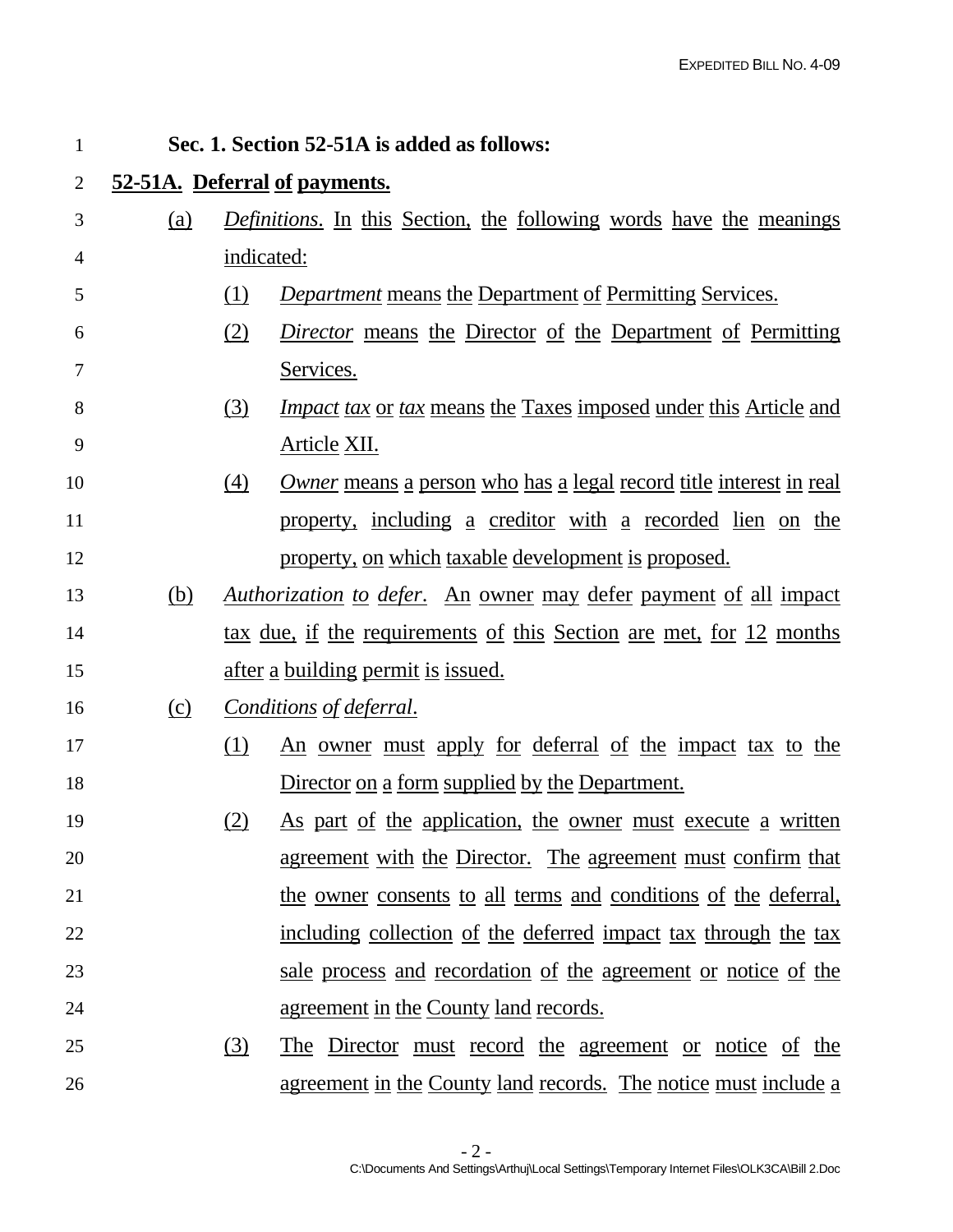| 27 |            | conspicuous statement that indicates it is being recorded by or on               |
|----|------------|----------------------------------------------------------------------------------|
| 28 |            | behalf of the County.                                                            |
| 29 | (d)        | Events <u>accelerating</u> payment.<br>All deferred<br>impact taxes<br>and       |
| 30 |            | accumulated interest and penalty, if any, become immediately payable             |
| 31 |            | when:                                                                            |
| 32 |            | the ownership of the property which is subject to a lien for<br>(1)              |
| 33 |            | repayment of the impact taxes is transferred; or                                 |
| 34 |            | the property becomes subject to tax sale.<br>(2)                                 |
| 35 | (e)        | <i>Payment; early payment; termination of lien.</i>                              |
| 36 |            | <u>An owner must pay all deferred impact taxes on or before the end</u><br>(1)   |
| 37 |            | of the deferral period.                                                          |
| 38 |            | After the owner pays the deferred impact tax and any accrued<br>(2)              |
| 39 |            | interest and penalty, the Director must record a notice of                       |
| 40 |            | termination of the tax deferral lien in the County land records.                 |
| 41 |            | The notice must include a conspicuous statement that indicates it                |
| 42 |            | is being recorded by or on behalf of the County.                                 |
| 43 | <u>(f)</u> | <i>Interest and penalty for delinquent taxes.</i> Impact taxes paid after the 12 |
| 44 |            | <u>month deferral period expires accrue interest and penalty on the amount</u>   |
| 45 |            | of the deferred taxes until paid at the rate which applies to delinquent         |
| 46 |            | <u>real</u> property taxes.                                                      |
| 47 | (g)        | Lien on real property and collection. All taxes deferred and any                 |
| 48 |            | <u>accrued interest and penalty constitute a first lien on the real property</u> |
| 49 |            | to which the taxes apply until paid and must be enforced as provided             |
| 50 |            | in Section 52-50(j). Except for a creditor which holds a lien on the             |
| 51 |            | property, the deferred taxes constitute a personal liability of the owner        |
| 52 |            | <u>of the property.</u>                                                          |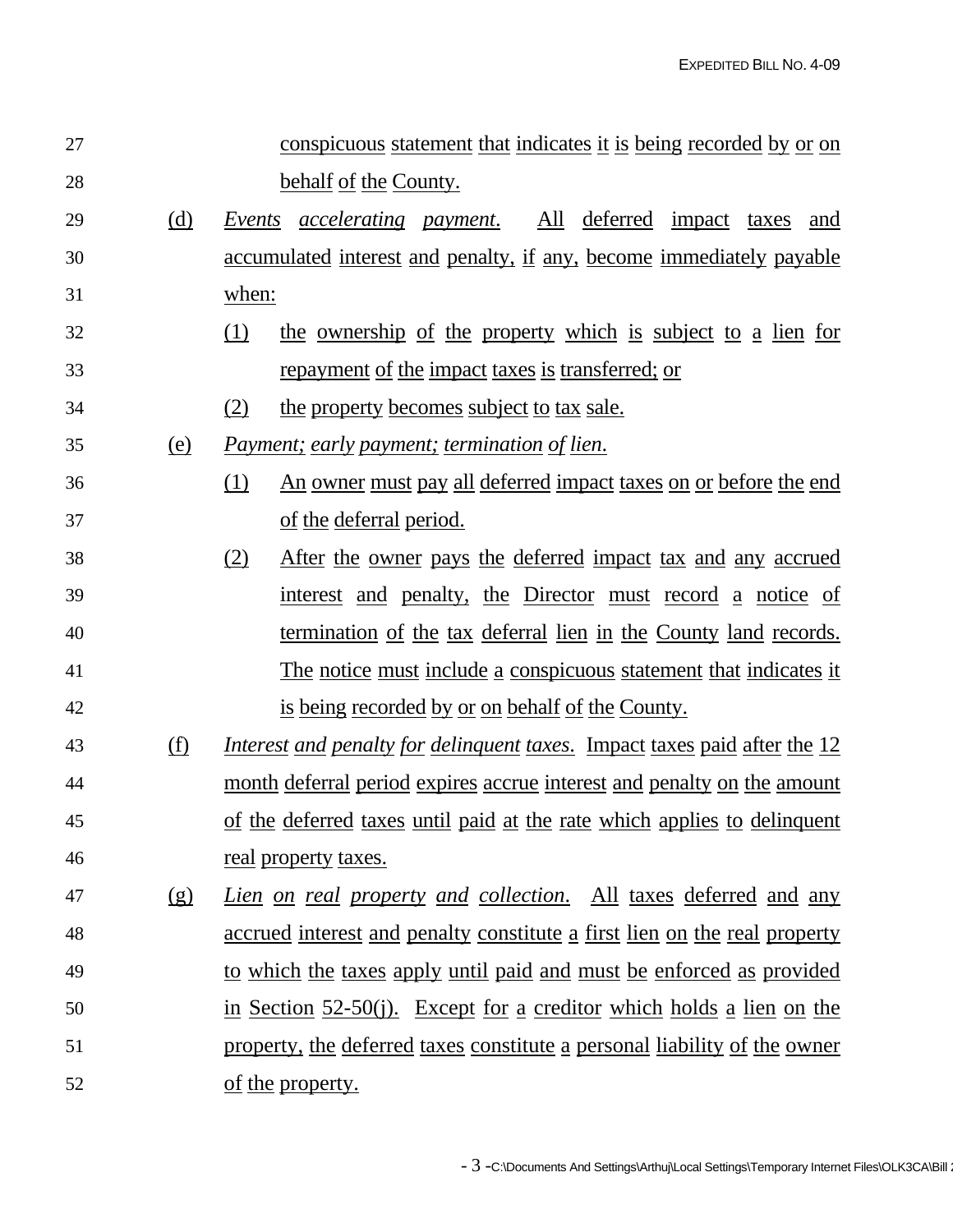53 (h) *Penalties for false or fraudulent information*. A person who 54 knowingly submits a false or fraudulent application or statement, or 55 withholds information in order to obtain a deferral under this Section:

- 56 (1) has committed a Class A violation;
- 57 (2) is liable for and must repay to the County any deferred impact 58 taxes plus interest and penalty at the rate which applies to 59 delinquent real property taxes from the date of the deferral to the 60 date of payment; and
- 61 (3) is liable for all court costs and expenses of the County, including 62 attorney's fees, in a civil action brought by the County.
- 63 (i) *Regulations*. The County Executive may adopt regulations under 64 Method (2) to administer this tax deferral program.
- 65 **Sec. 2. Sunset.** County Code Section 52-51A, inserted by Section 1 of this 66 Act, expires on April 1, 2010.
- 

## 67 **Sec. 3. Expedited Effective Date.**

68 The Council declares that this legislation is necessary for the immediate 69 protection of the public interest. This Act takes effect 60 days after it becomes 70 law.

71 *Approved:*

- 72
- Philip M. Andrews, President, County Council Date

73 *Approved:*

74

Isiah Leggett, County Executive Date